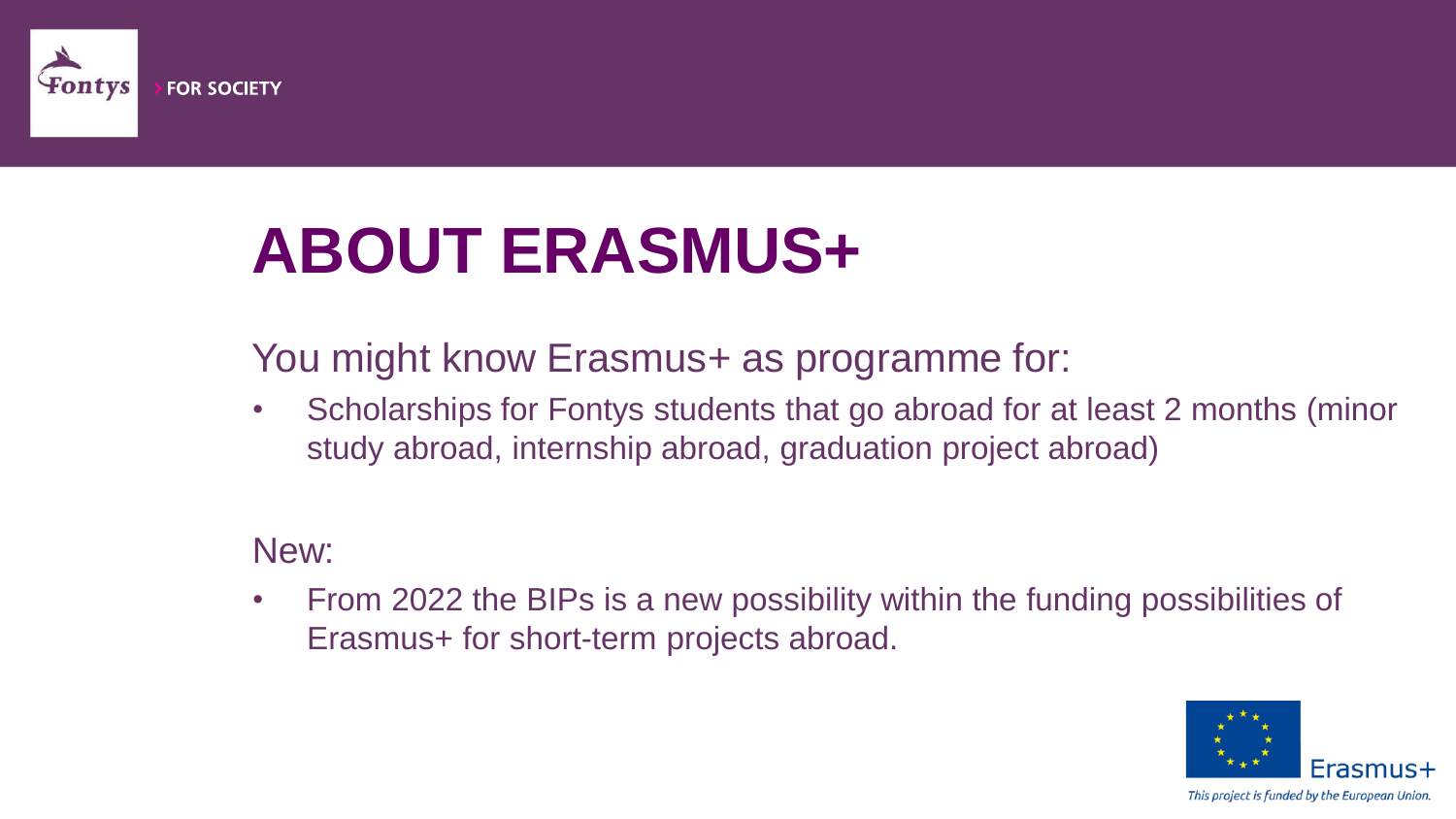



### **DEFINITION**

- Blended Intensive Programs (BIPS) are jointly developed modules for groups of students from at least 3 universities, from at least 3 countries.
- BIPs use innovative and digital ways (e.g. challenged based learning, research based learning etc).
- Theme related to UN Sustainable Development Goals (SDG's) or societal challenges.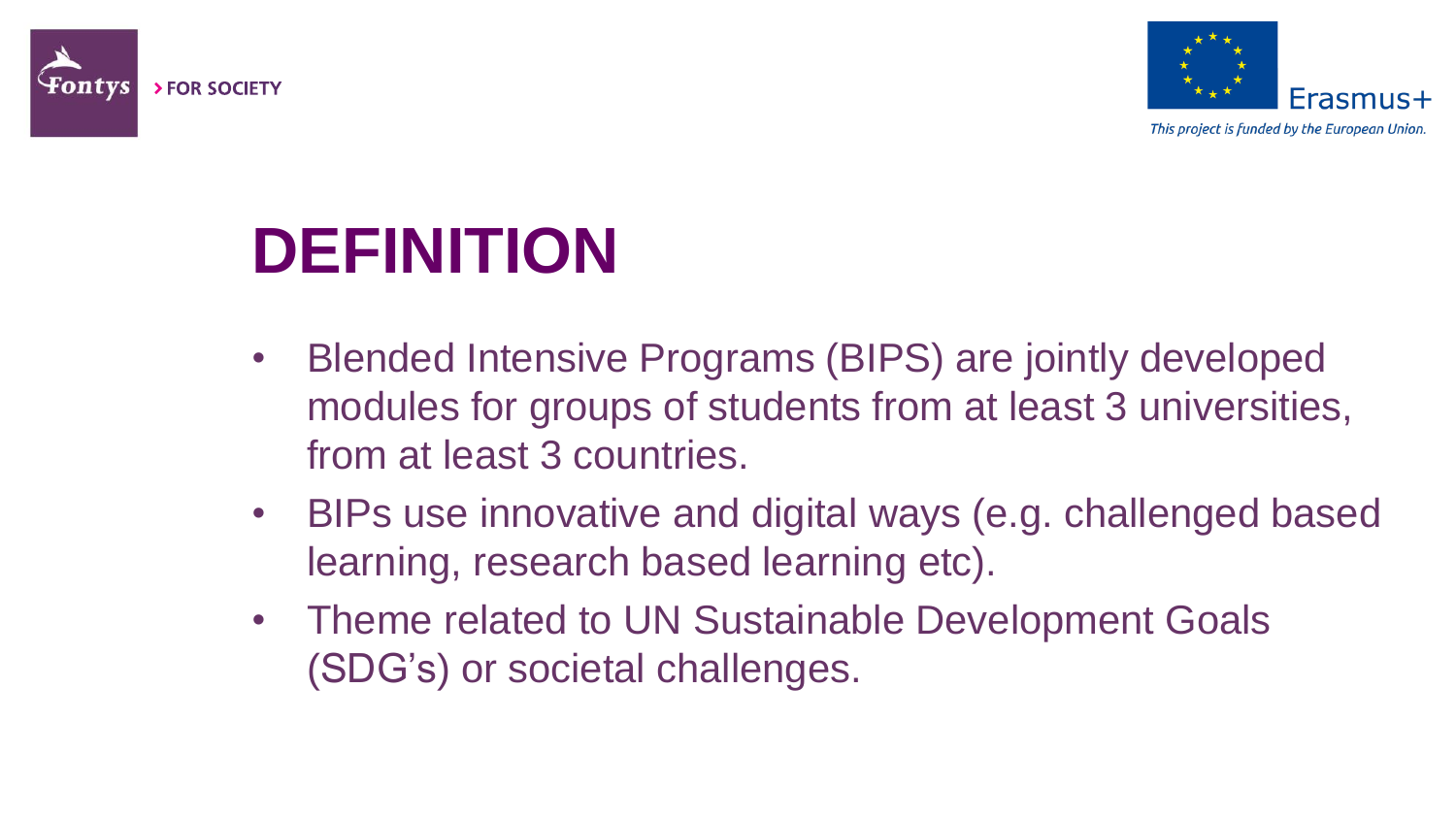



**DEFINITION**

- BIP mobilities are short-term in comparison to regular Erasmus+ semester mobilities.
- Opportunities for students that do not have the chance to go abroad for long-term. For example if semester abroad is not possible in the study field or if due to personal reasons of the student.
- Blended, meaning **virtual** (online) and **physical** (on location) cooperation.
- The virtual component can be before or after physical component, or both before and after.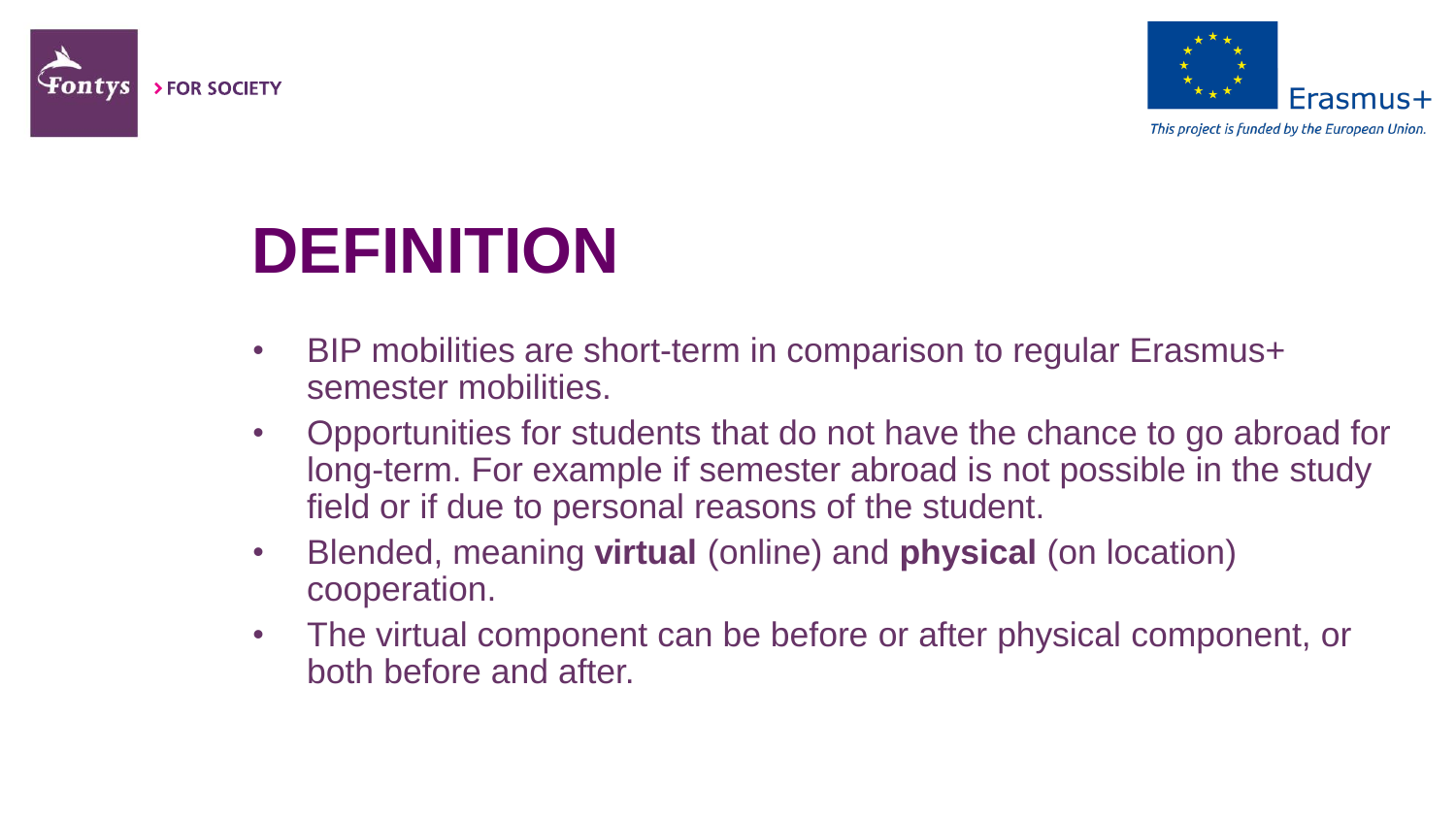



# **CONDITIONS**

- Physical component:  $5 30$  days abroad.
- Virtual component: no specified duration.
- Full-time workload for participants.
- Student aim to get at least 3 ECTS.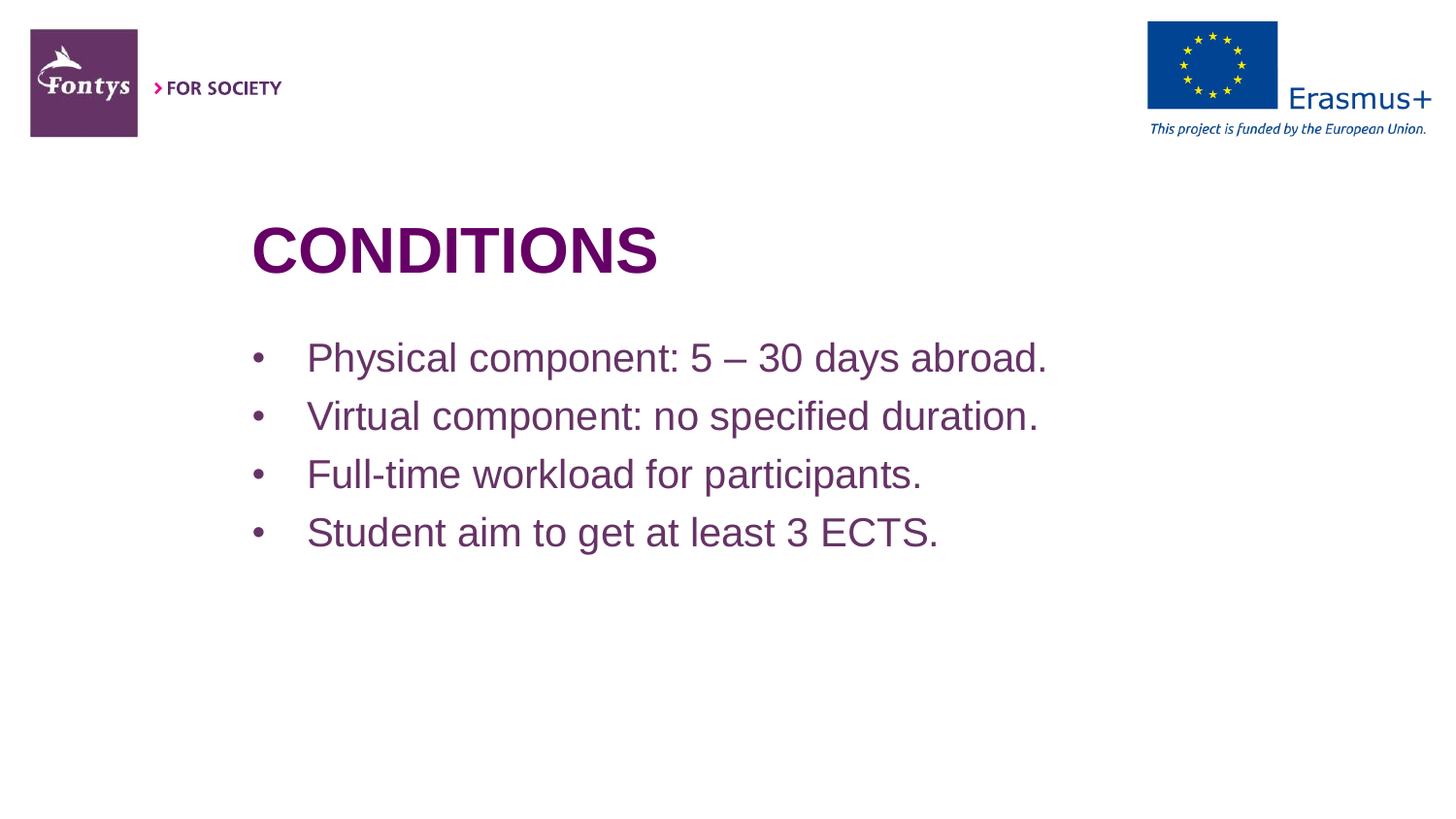



## **CONDITIONS**

- Where? All EU-countries + Iceland, Norway, Turkey, North-Macedonia, Serbia and Liechtenstein.
- Students can have a max. of 360 days Erasmus+ scholarship during their Bachelor studies.
- The BIP days abroad count towards this maximum and should be added to a longer study or internship abroad with Erasmus+ scholarship.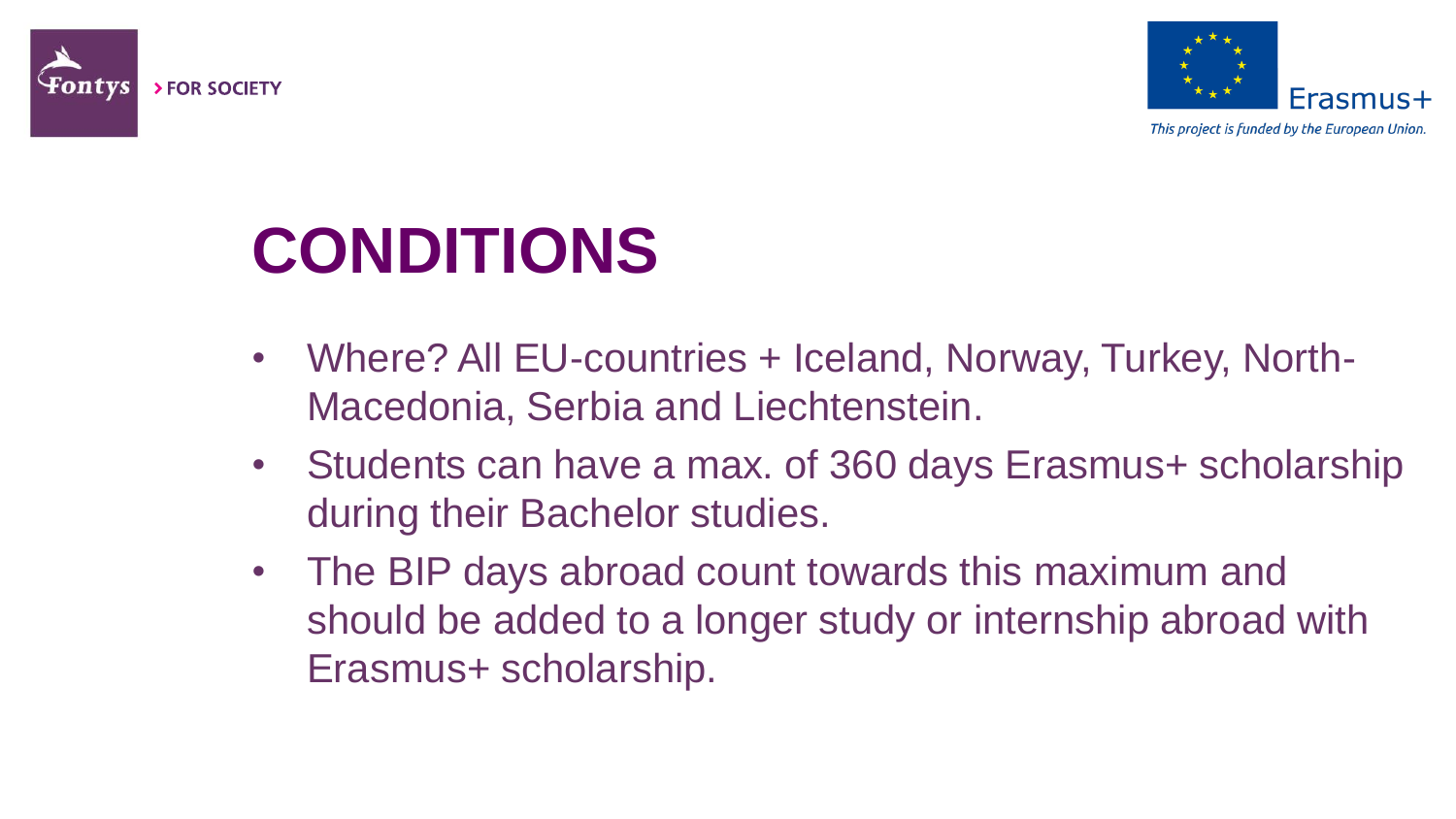



### **BUDGET**

- Budget for Fontys students when Fontys has sending role:
	- $-$  Day 1 14: €70 per day
	- $-$  Day 15 30: €50 per day
	- $-$  Travel support:  $∈50$  in case of ["green travel"](https://fontys.edu/Fontys-Study-Abroad/Green-Travel.htm)
- No budget for Fontys students when Fontys has receiving role and students from abroad come here.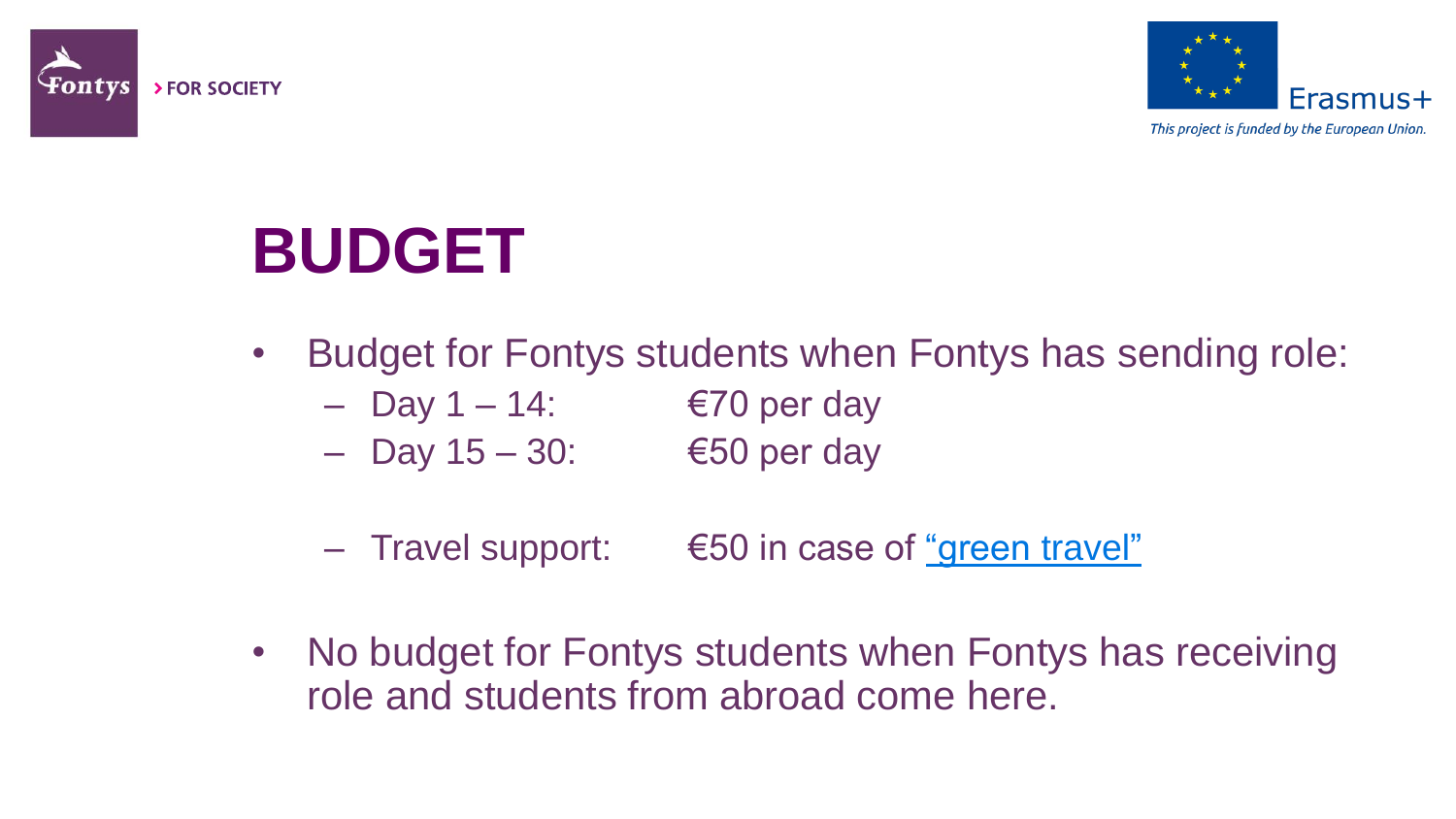



#### **BUDGET**

- Additional scholarship for 2 groups:
	- [Health circumstance](https://fontys.edu/Fontys-Study-Abroad/Scholarships-23/Erasmus-Scholarships.htm)
	- Economic [circumstance](https://fontys.edu/Fontys-Study-Abroad/Scholarships-23/Erasmus-Scholarships.htm)
- These groups get:
	- $□$  €100 extra in case of a duration of max. 14 days
	- €150 extra in case of a duration of 15 30 days

 $\Box$  Additional travel support scholarship (around €180 - €360)